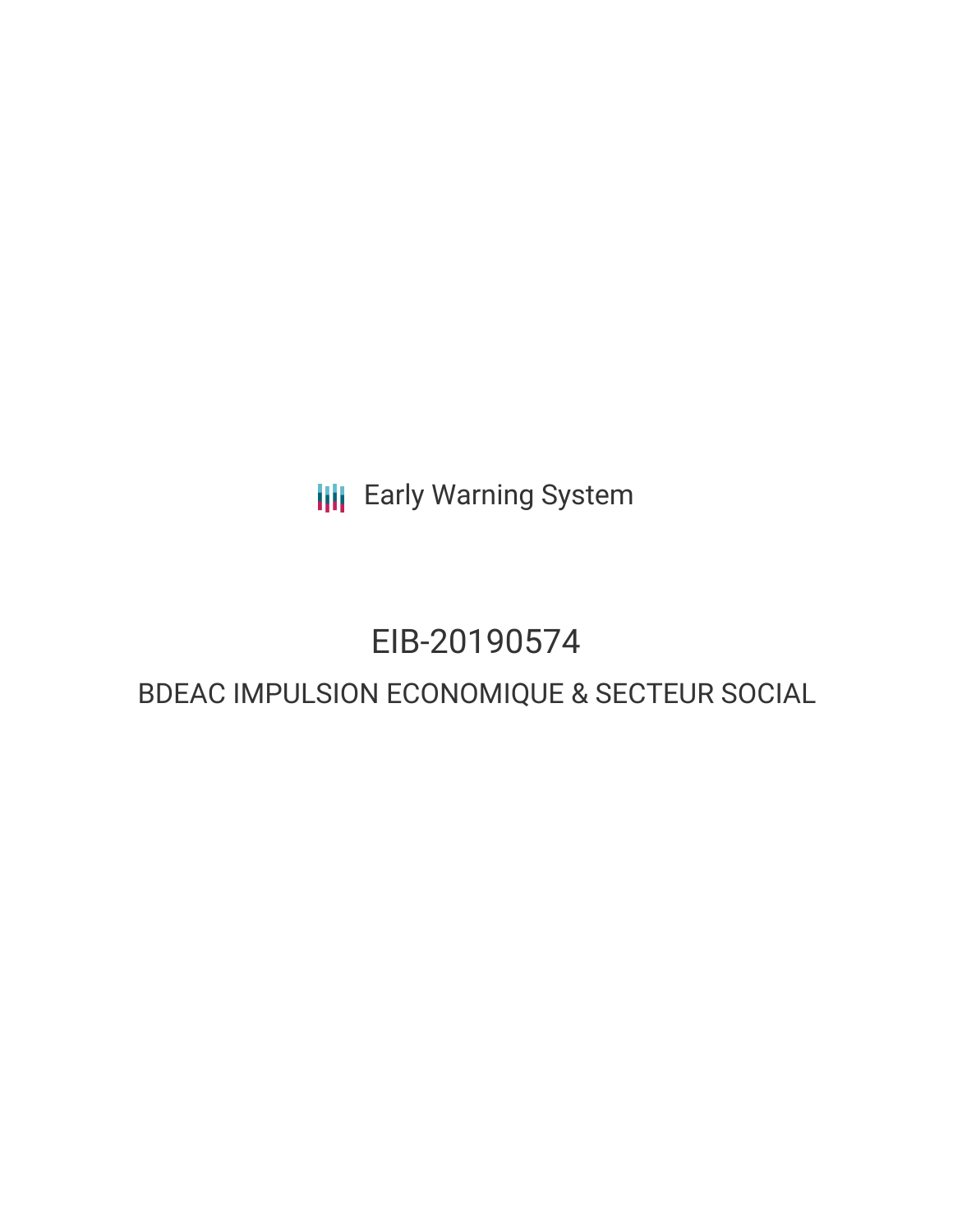

### **Quick Facts**

| <b>Countries</b>               | Central African Republic                                |
|--------------------------------|---------------------------------------------------------|
| <b>Financial Institutions</b>  | European Investment Bank (EIB)                          |
| <b>Status</b>                  | Approved                                                |
| <b>Bank Risk Rating</b>        |                                                         |
| <b>Voting Date</b>             | 2020-03-16                                              |
| <b>Borrower</b>                | BANQUE DE DEVELOPPEMENT DES ETATS DE L'AFRIQUE CENTRALE |
| <b>Sectors</b>                 | Finance                                                 |
| <b>Investment Type(s)</b>      | Loan                                                    |
| <b>Investment Amount (USD)</b> | $$55.82$ million                                        |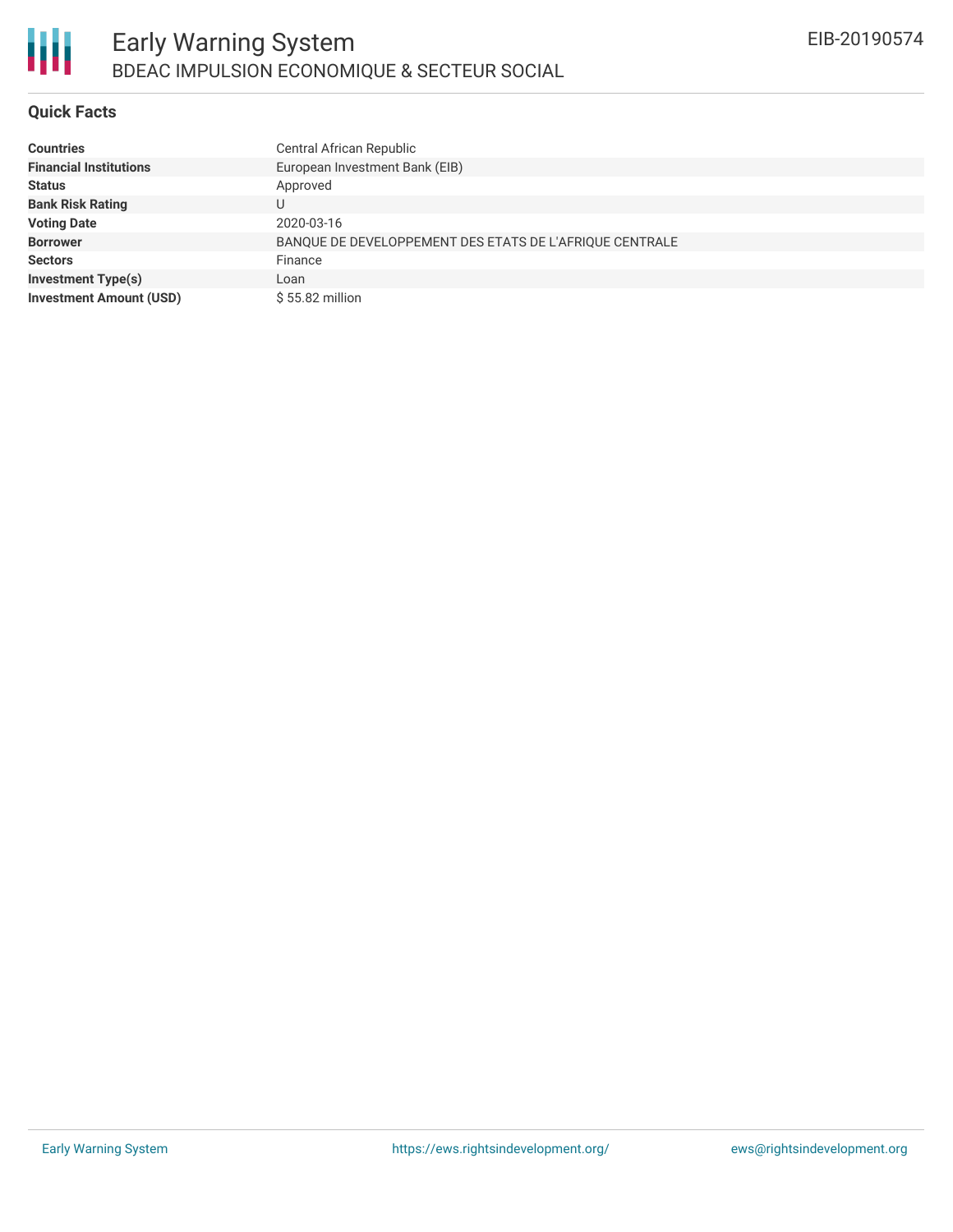### **Project Description**

### **DESCRIPTION**

Ligne de crédit (Facilité d'Investissement) pour le financement des secteurs privé et social dans les pays d'activité de la Banque de Développement des États de l'Afrique Centrale (BDEAC)

### **OBJECTIVE**

Financement de projets de petite et moyenne dimension du secteur privé et du secteur social mis en oeuvre par des petites et moyennes entreprises et autres intervenants du secteur privé, ainsi des entreprises publiques à gestion commerciale dans les pays d'intervention de la BDEAC et signataires de l'accord de Cotonou.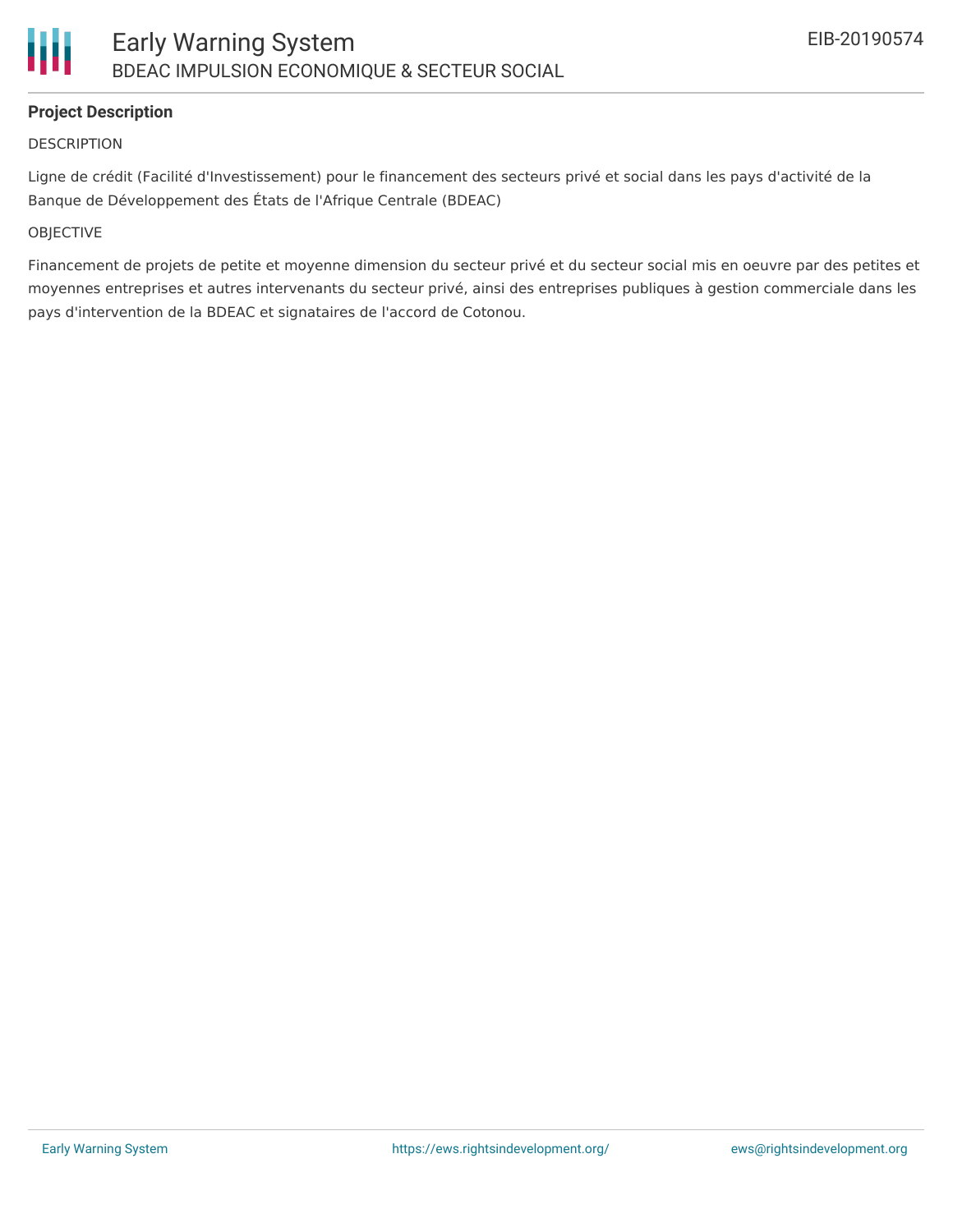# Ш

### **Investment Description**

European Investment Bank (EIB)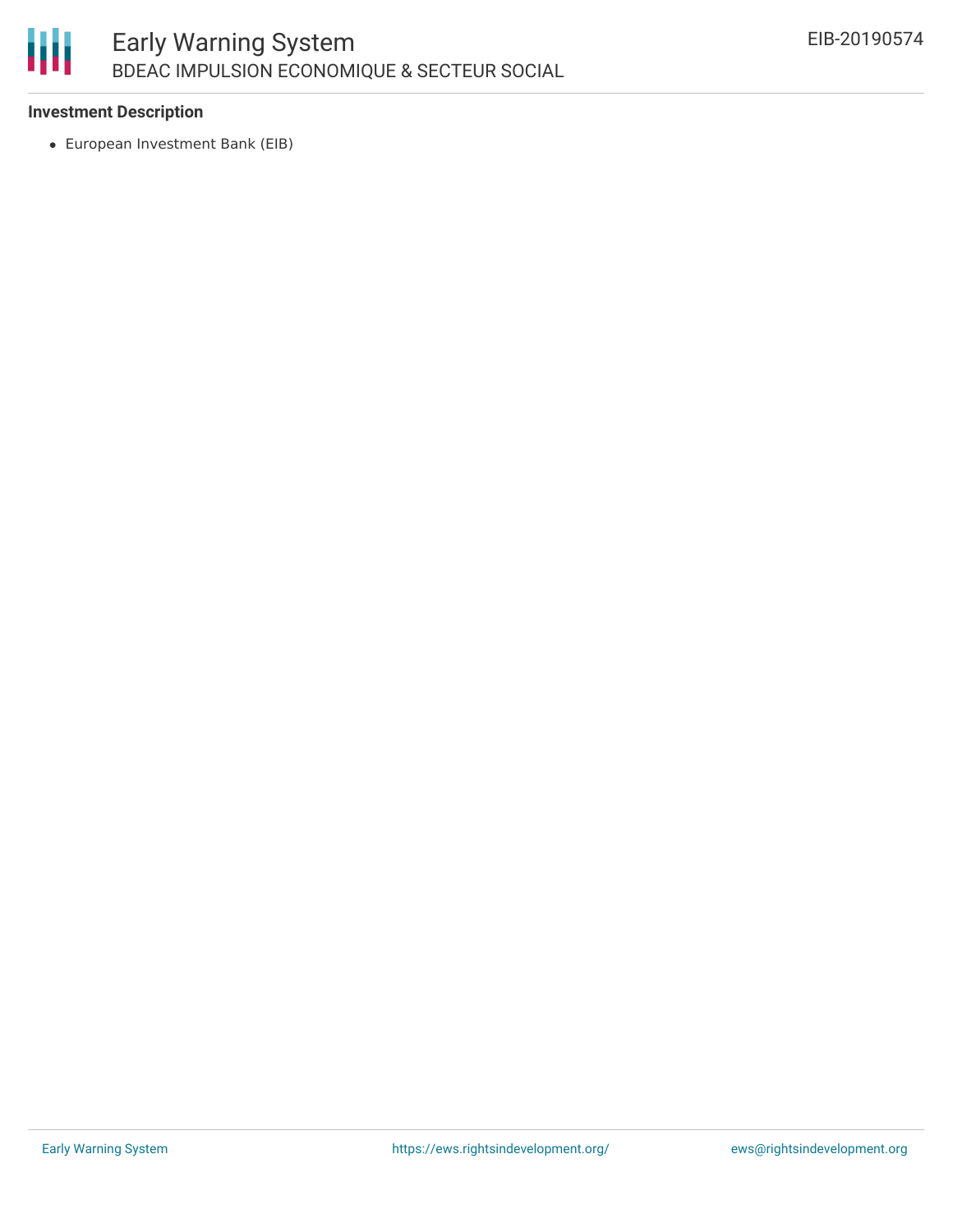### **Contact Information**

No contact information provided at the time of disclosure

### ACCOUNTABILITY MECHANISM OF EIB

The EIB Complaints Mechanism is designed to facilitate and handle complaints against the EIB by individuals, organizations or corporations affected by EIB activities. When exercising the right to lodge a complaint against the EIB, any member of the public has access to a two-tier procedure, one internal - the Complaints Mechanism Office - and one external - the European Ombudsman. A complaint can be lodged via a written communication addressed to the Secretary General of the EIB, via email to the dedicated email address complaints@eib.org, by completing the online complaint form available at the following address: http://www.eib.org/complaints/form, via fax or delivered directly to the EIB Complaints Mechanism Division, any EIB local representation office or any EIB staff. For further details, check:

http://www.eib.org/attachments/strategies/complaints\_mechanism\_policy\_en.pdf

When dissatisfied with a complaint to the EIB Complaints Mechanism, citizens can then turn towards the European Ombudsman. A memorandum of Understanding has been signed between the EIB and the European Ombudsman establishes that citizens (even outside of the EU if the Ombudsman finds their complaint justified) can turn towards the Ombudsman on issues related to 'maladministration' by the EIB. Note that before going to the Ombudsman, an attempt must be made to resolve the case by contacting the EIB. In addition, the complaint must be made within two years of the date when the facts on which your complaint is based became known to you. You can write to the Ombudsman in any of the languages of the European Union. Additional details, including filing requirements and complaint forms, are available at: http://www.ombudsman.europa.eu/atyourservice/interactiveguide.faces